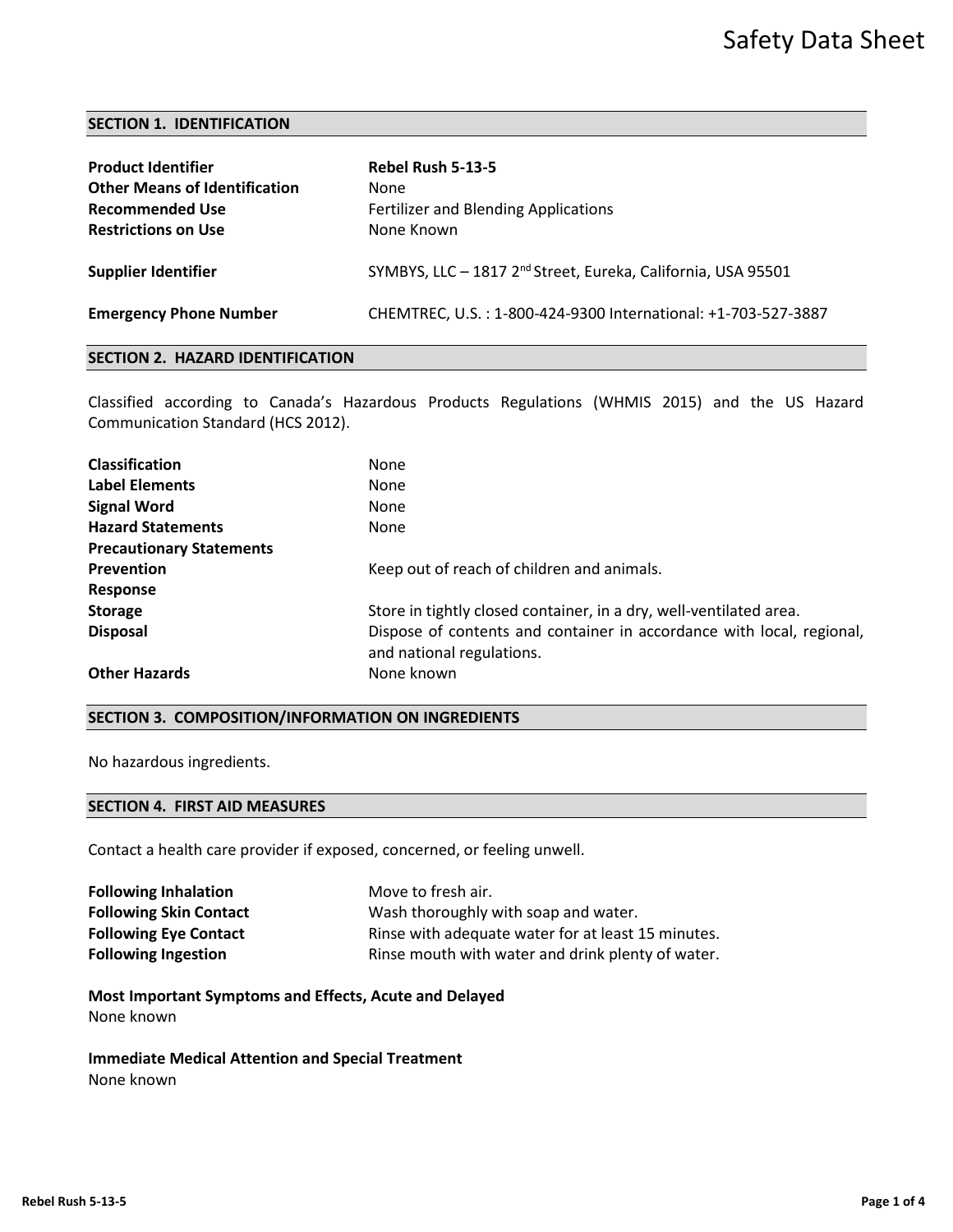## **SECTION 5. FIRE FIGHTING MEASURES**

## **Extinguishing Media**

Water spray, alcohol-resistant foam, dry chemical or carbon dioxide.

## **Specific Hazards Arising from the Product**

None known.

**Special Protective Equipment and Precautions for Fire Fighters**

None known.

#### **SECTION 6. ACCIDENTAL RELEASE MEASURES**

## **Personal Precautions, Protective Equipment, and Emergency Procedures**

Use standard safe work procedures, including the use of protective clothing, gloves, eye and respiratory protection. Avoid inhalation, ingestion and contact with skin and eyes.

#### **Environmental Precautions**

Avoid release to water sources.

#### **Methods and Material for Containment and Clean Up**

Wear protective clothing, gloves, eye and respiratory protection. Absorb spill and dispose of material in accordance with local, regional and national regulations.

# **SECTION 7. HANDLING AND STORAGE**

## **Precautions for Safe Handling**

Use standard safe work procedures, including the use of protective clothing, gloves, eye and respiratory protection. Avoid inhalation, ingestion and contact with eyes or skin.

#### **Conditions for Safe Storage**

Store in tightly closed container in a dry and well-ventilated area.

#### **SECTION 8. EXPOSURE CONTROLS/PERSONAL PROTECTION**

## **Occupational Exposure Limits**

None known.

#### **Appropriate Engineering Controls**

Ensure adequate ventilation. Safety shower and eyewash station should be within easy access.

#### **Individual Protection Measures**

| <b>Eye/Face Protection</b>    | Safety glasses recommended.                 |  |
|-------------------------------|---------------------------------------------|--|
| <b>Skin Protection</b>        | Protective clothing and gloves recommended. |  |
| <b>Respiratory Protection</b> | Respiratory protection recommended.         |  |
| <b>Work Practices</b>         | Use standard safe work procedures.          |  |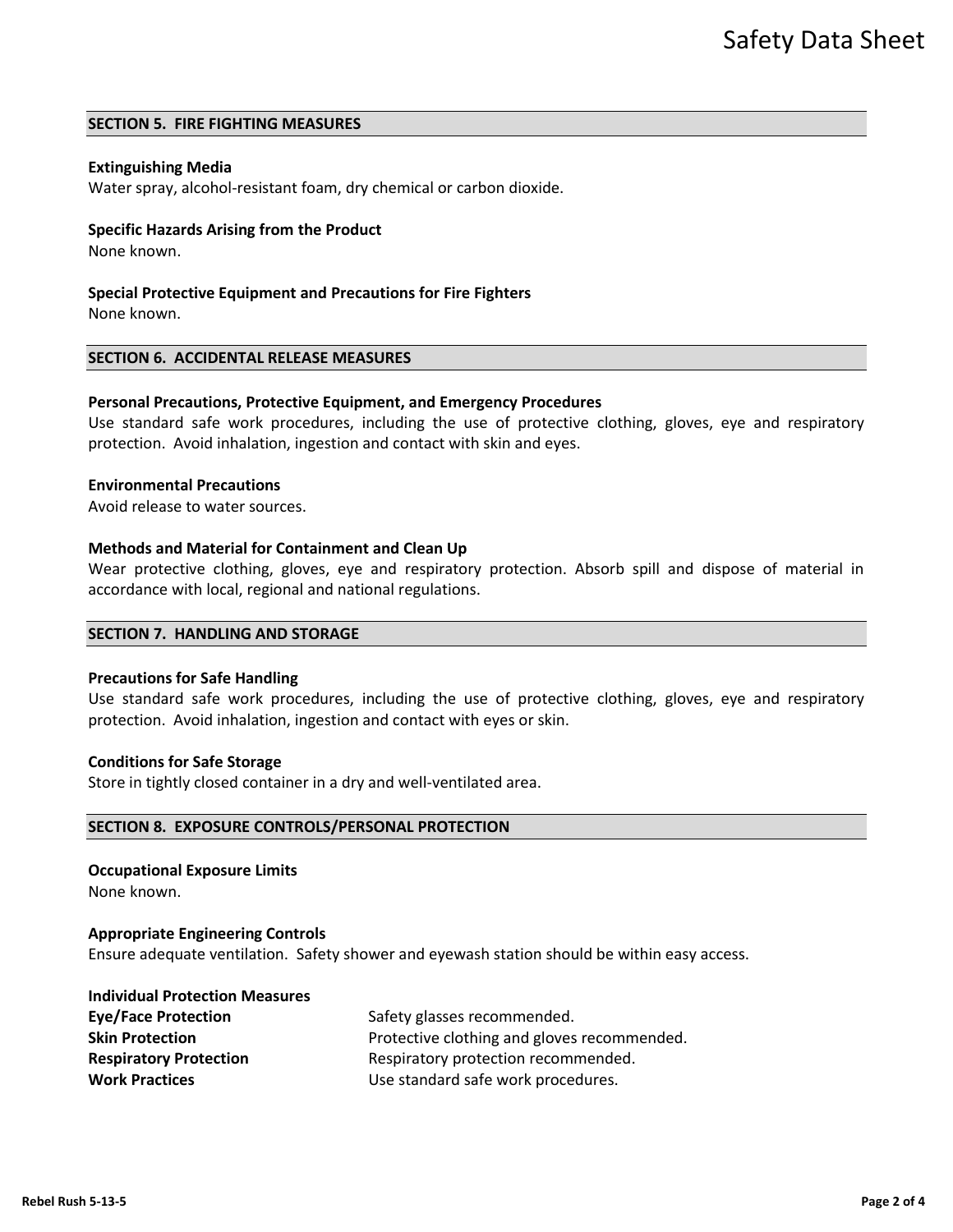## **SECTION 9. PHYSICAL AND CHEMICAL PROPERTIES**

| <b>Appearance</b>                  | <b>Brownish Liquid</b> |
|------------------------------------|------------------------|
| Odour                              | Minimal                |
| <b>Odour Threshold</b>             | Not available          |
| рH                                 | $5.0 - 7.0$            |
| <b>Melting/Freezing Point</b>      | Not available          |
| <b>Initial Boil Point/Range</b>    | Not available          |
| <b>Flash Point</b>                 | Not applicable         |
| <b>Evaporation Rate</b>            | Not available          |
| <b>Flammability (Solid, Gas)</b>   | Not available          |
| <b>Upper/Lower Flammability or</b> |                        |
| <b>Exposure Limits</b>             | Not available          |
| <b>Vapour Pressure</b>             | Not available          |
| <b>Vapour Density (air=1)</b>      | Not available          |
| <b>Relative Density (water=1)</b>  | Not available          |
| <b>Solubility</b>                  | Soluble                |
| Partition Coefficient, n-octanol/  |                        |
| Water (Log/Kow)                    | Not available          |
| <b>Auto-Ignition Temperature</b>   | Not available          |
| <b>Decomposition Temperature</b>   | Not available          |
| <b>Viscosity</b>                   | Not available          |
|                                    |                        |

# **SECTION 10. STABILITY AND REACTIVITY**

#### **Reactivity**

This product is stable and non-reactive under normal conditions of storage, use and transport.

## **Chemical Stability**

This product is stable and non-reactive under normal conditions of storage, use and transport.

## **Possibility of Hazardous Reactions**

None known.

**Conditions to Avoid** None known.

**Incompatible Materials** None known.

**Hazardous Decomposition Products** None known.

# **SECTION 11. TOXICOLOGICAL INFORMATION**

| <b>Likely Routes of Exposure</b> |
|----------------------------------|
| <b>Inhalation</b>                |
| <b>Skin Contact</b>              |
| <b>Eve Contact</b>               |
| Ingestion                        |

**May cause irritation.** May cause irritation. **May cause irritation. Ingestion** May cause irritation.